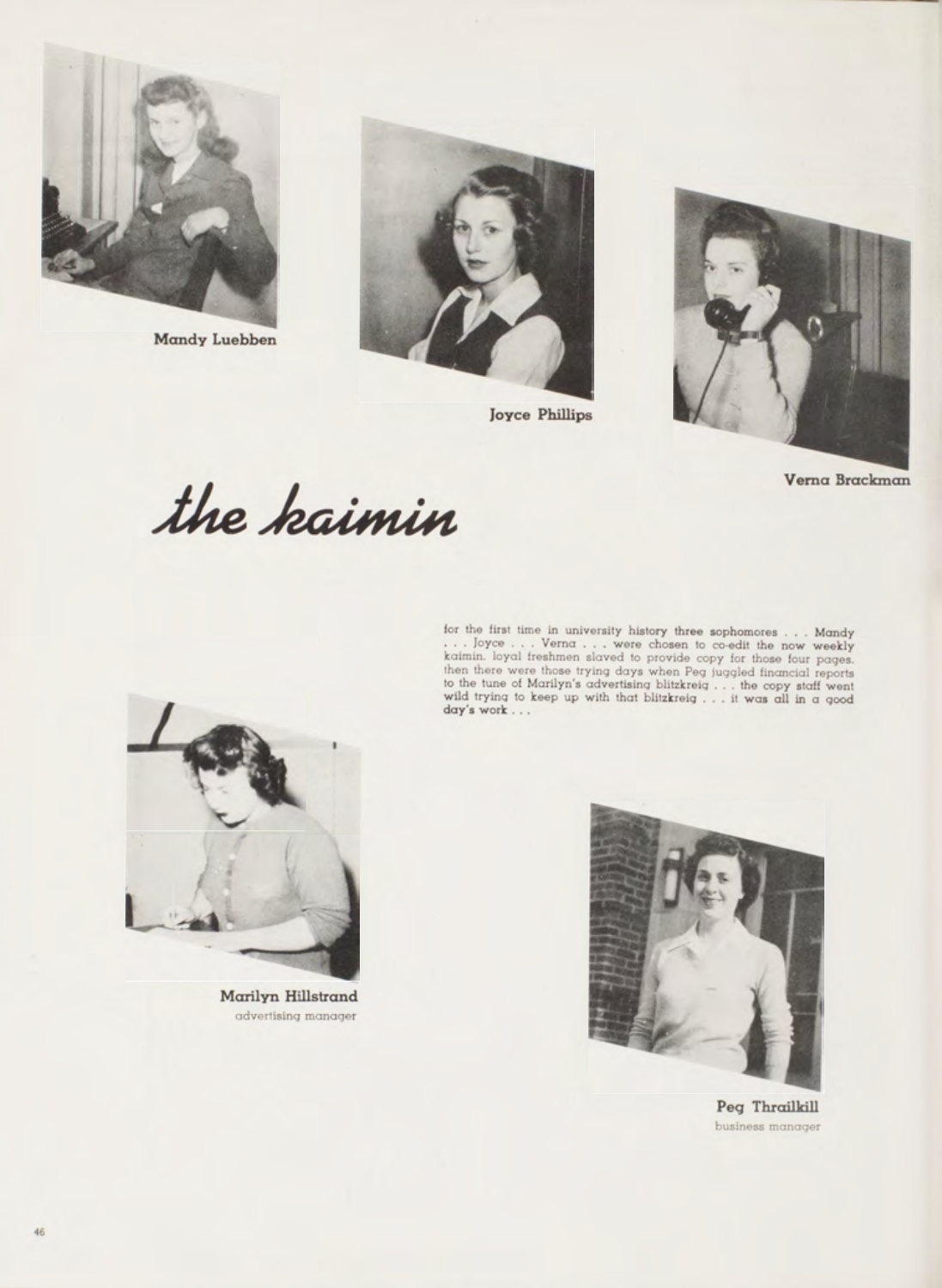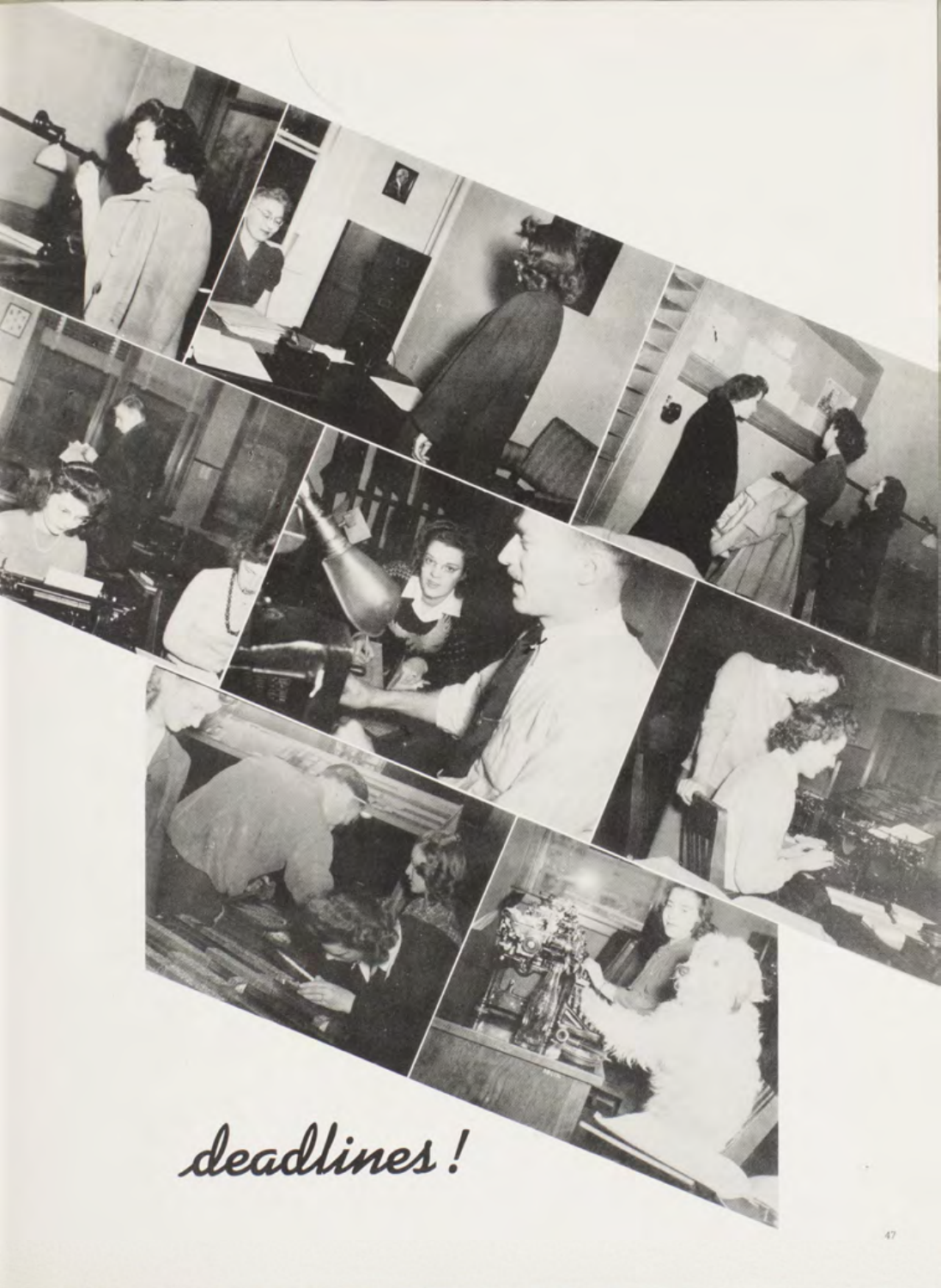

staff at ease . . . I. to r. -- Betty Cutts, Jane Jeffers, Elaine Hausted and Virginia Perkins

mountaineer

 $\alpha$  criterion to be considered . . . bright yellow covers not to be confused with contents of like hue . . . though some pieces have caused a polite furor . . . here printed panorama has reflected teaming ideas long since departed from complacency ... pictures of a war-escorted campus.



Jeanne Gordon business manager



Virginia Perkins editor-in-chief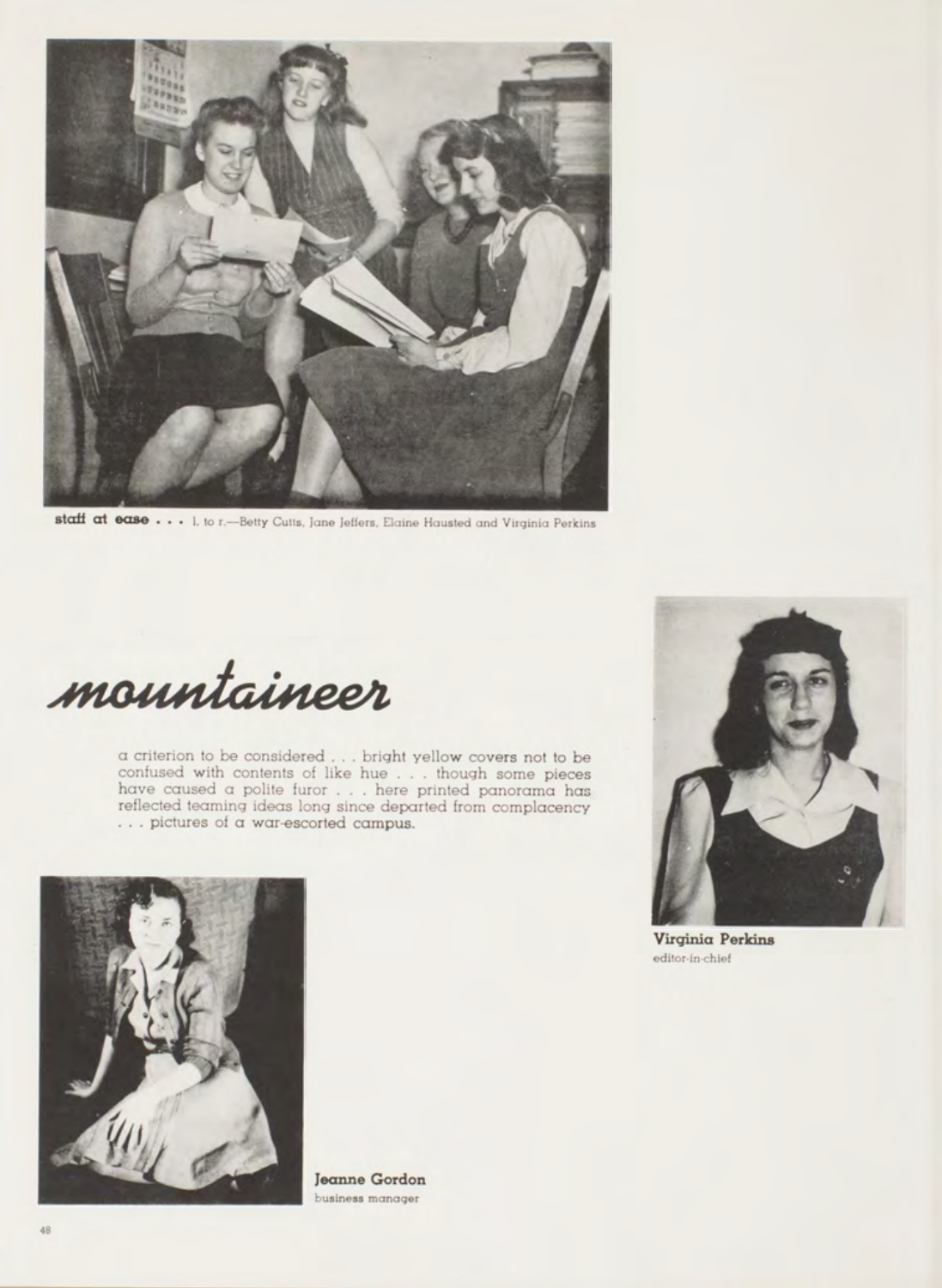

*A& tttirvel*



Karma Johnson associate editor

Griff . . . one of the few women editors in sentinel history . . . attempted to carry on sentinel tradition with reduced staff. Karma . . . hard working . . . loyal. Susie . . . did a difficult job well, easily.

sentinel work den moved to "J" school still didn't cut much trotting around the oval for pics of campus kingpins . . . next door grem lins were sentimental salve to nerve-tattered editors . . . glory road to grayed locks and furrowed brow-over deadlines still advanced, pictures yet untaken . . . staff members always busy -doing something else.



business manager